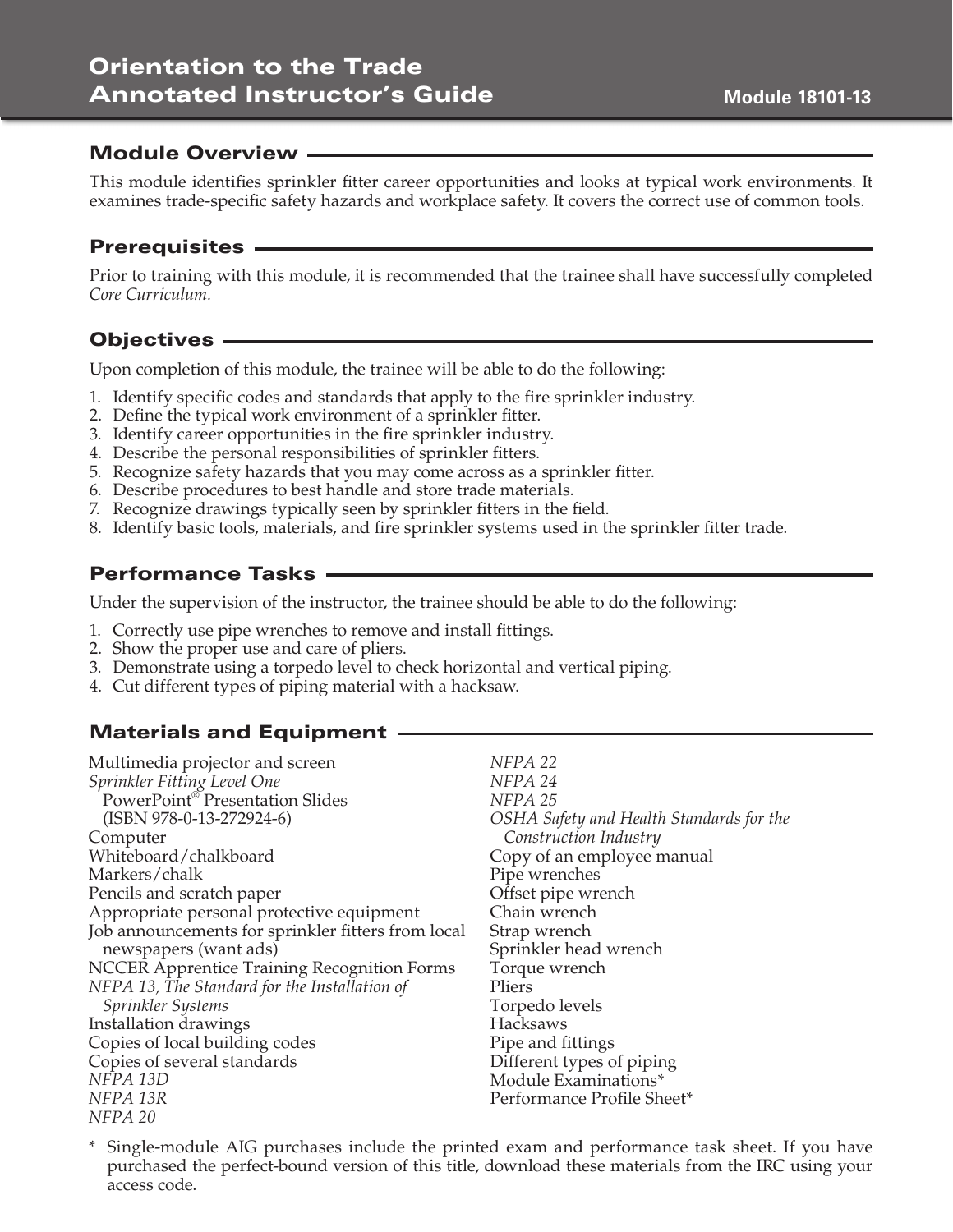# Safety Considerations

Ensure that the trainees are equipped with appropriate personal protective equipment and know how to use it properly.

# Additional Resources

This module presents thorough resources for task training. The following resource material is suggested for further study.

- *Multimedia Apprenticeship Training Supplement for Fire Sprinkler Fitters*. (CD set; Level 1 through Level 4). American Fire Sprinkler Association. www.sprinklernet.org.
- *NFPA 13, Standard for the Installation of Sprinkler Systems*, Latest Edition. Quincy, MA: National Fire Protection Association.
- *NFPA 13D, Standard for the Installation of Sprinkler Systems in One- and Two-Family Dwellings and Manufactured Homes*, Latest Edition. Quincy, MA: National Fire Protection Association.

*NFPA 13R, Standards for the Installation of Sprinkler Systems in Residential Occupancies up to and Including Four Stories in Height*, Latest Edition. Quincy, MA: National Fire Protection Association.

# Teaching Time for This Module

An outline for use in developing your lesson plan is presented below. Note that each Roman numeral in the outline equates to one session of instruction. Each session has a suggested time period of 2<sup>1</sup>/<sub>2</sub> hours. This includes 10 minutes at the beginning of each session for administrative tasks and one 10-minute break during the session. Approximately 5 hours are suggested to cover *Orientation to the Trade*. You will need to adjust the time required for hands-on activity and testing based on your class size and resources. Because laboratories often correspond to Performance Tasks, the proficiency of the trainees may be noted during these exercises for Performance Testing purposes.

| Topic                                                                                                                                                                                                                                       | <b>Planned Time</b> |
|---------------------------------------------------------------------------------------------------------------------------------------------------------------------------------------------------------------------------------------------|---------------------|
| <b>Session I. The Sprinkler Fitter Trade</b>                                                                                                                                                                                                |                     |
| A. Introduction                                                                                                                                                                                                                             |                     |
| <b>B.</b> Fire Sprinkler Systems                                                                                                                                                                                                            |                     |
| C. Codes and Standards                                                                                                                                                                                                                      |                     |
| D. Sprinkler Fitter Careers                                                                                                                                                                                                                 |                     |
| E. Employee Responsibility and Human Relations                                                                                                                                                                                              |                     |
| F. Safety                                                                                                                                                                                                                                   |                     |
| <b>Session II. Tools; Review and Testing</b>                                                                                                                                                                                                |                     |
| A. Tools of the Trade                                                                                                                                                                                                                       |                     |
| B. Laboratory                                                                                                                                                                                                                               |                     |
| Have trainees practice using pipe wrenches, pliers, torpedo levels, and<br>hacksaws. This laboratory corresponds to Performance Tasks 1 through 4.                                                                                          |                     |
| C. Your Training Program                                                                                                                                                                                                                    |                     |
| D. Review                                                                                                                                                                                                                                   |                     |
| E. Module Examination                                                                                                                                                                                                                       |                     |
| 1. Trainees must score 70% or higher to receive recognition from NCCER.                                                                                                                                                                     |                     |
| 2. Record the testing results on Training Report Form 200, and submit the<br>results to the Training Program Sponsor.                                                                                                                       |                     |
| F. Performance Testing                                                                                                                                                                                                                      |                     |
| 1. Trainees must perform each task to the satisfaction of the instructor to receive<br>recognition from NCCER. If applicable, proficiency noted during laboratory<br>exercises can be used to satisfy the Performance Testing requirements. |                     |
| 2. Record the testing results on Training Report Form 200, and submit the<br>results to the Training Program Sponsor.                                                                                                                       |                     |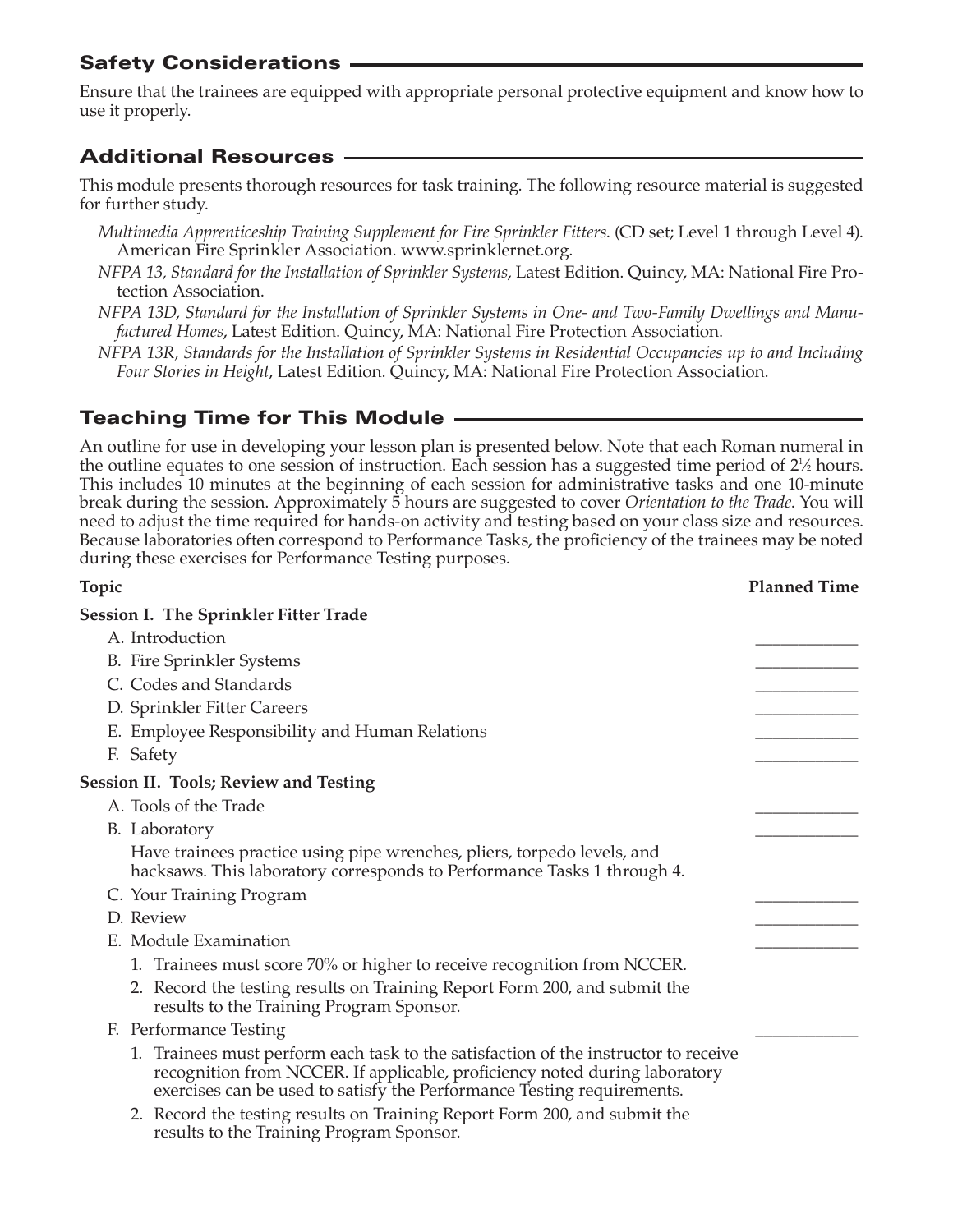#### Module Overview

This module covers some of the basic components of a sprinkler system, including sprinklers, underground and aboveground pipe, valves, alarms, hangers, bracing and restraints. It provides an overview of the major types of sprinkler systems and the code requirements for the installation of these systems.

#### Prerequisites

Prior to training with this module, it is recommended that the trainee shall have successfully completed *Core Curriculum* and *Sprinkler Fitting Level One,* Module 18101-13*.* 

#### Objectives

Upon completion of this module, the trainee will be able to do the following:

- 1. Define the term *Listed* and explain how the term relates to sprinkler systems.
- 2. Explain the purpose of a Listing agency.
- 3. Describe the characteristics of common sprinklers.
- 4. State the important characteristics of aboveground pipe, including wall thickness and joining methods.
- 5. Define C-factor and list the advantages of a higher C-factor.
- 6. Describe the types of pipe hangers and sway bracing.
- 7. Identify the characteristics of control valves, check valves, water flow alarms, and fire department connections.

#### Performance Tasks

This is a knowledge-based module. There are no Performance Tasks.

#### Materials and Equipment

Multimedia projector and screen *Sprinkler Fitting Level One* PowerPoint® Presentation Slides (ISBN 978-0-13-272924-6) Computer Whiteboard/chalkboard Markers/chalk Pencils and scratch paper Appropriate personal protective equipment *NFPA 13, The Standard for the Installation of Sprinkler Systems* Upright, pendent, sidewall, and conventional sprinklers

Several sizes of steel pipe Samples of copper tubing and CPVC pipe Various fittings Steel pipe used in underground applications Several types of hangers Various types of valves Water flow alarm Fire department connections Quick Quiz\* Module Examinations\*\*

\* Located at the back of this module.

\*\* Single-module AIG purchases include the printed exam. If you have purchased the perfect-bound version of this title, download these materials from the IRC using your access code.

### Safety Considerations

Ensure that the trainees are equipped with appropriate personal protective equipment and know how to use it properly.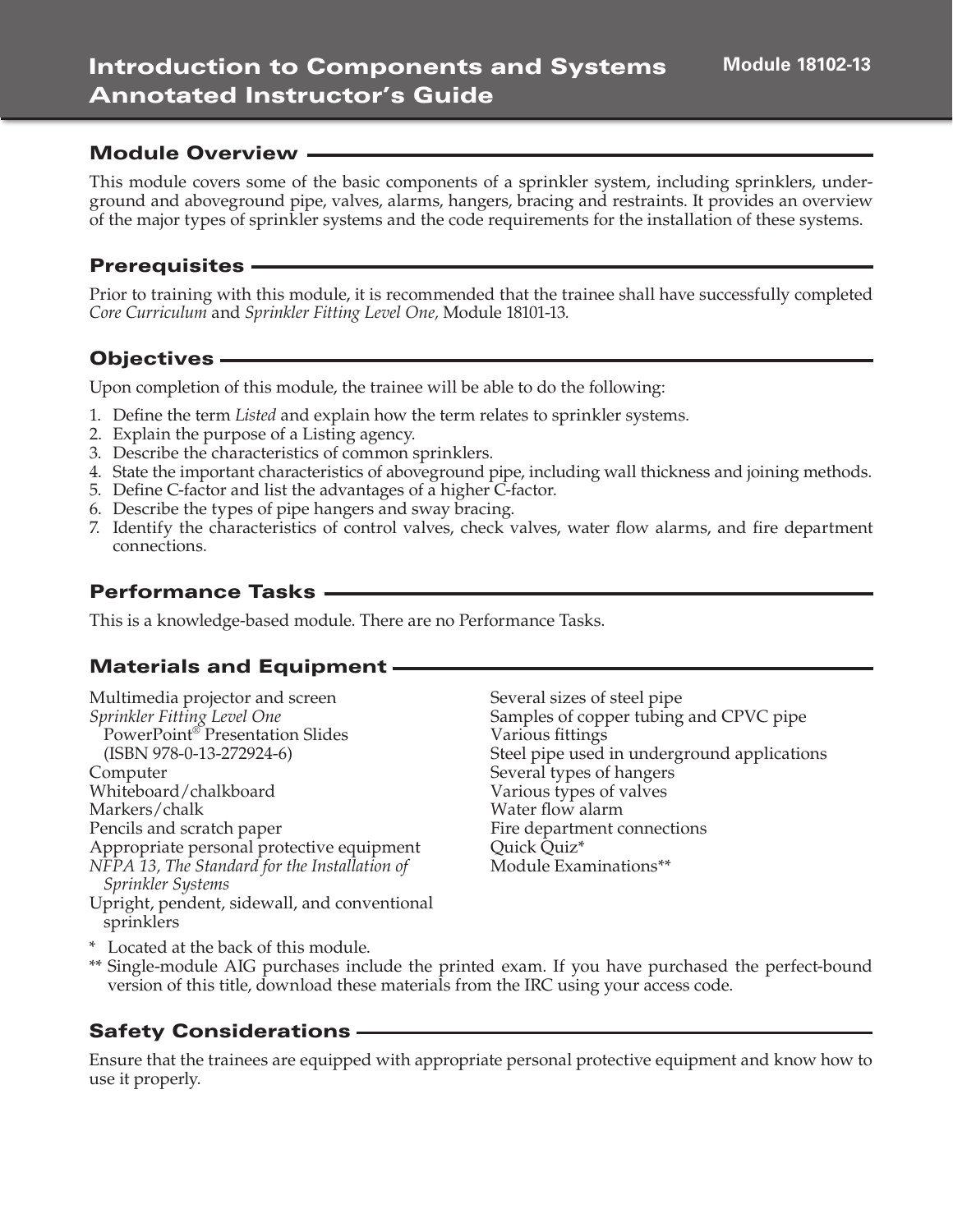# Additional Resources

This module presents thorough resources for task training. The following resource material is suggested for further study.

*FM Global Approval Guide,* Latest Edition. Norwood, MA: FM Global.

*NFPA 13,* Latest Edition. Quincy, MA: National Fire Protection Association.

*The Pipe Fitters Blue Book,* 2002. Graves. Webster, TX: W.V. Graves Publishing Company.

*Underwriters Laboratories Fire Protection Equipment Directory*, Latest Edition. Northbrook, IL:

Underwriters Laboratories.

# Teaching Time For This Module

An outline for use in developing your lesson plan is presented below. Note that each Roman numeral in the outline equates to one session of instruction. Each session has a suggested time period of  $2\frac{1}{2}$  hours. This includes 10 minutes at the beginning of each session for administrative tasks and one 10-minute break during the session. Approximately 7½ hours are suggested to cover *Introduction to Components and Systems*. You will need to adjust the time required for hands-on activity and testing based on your class size and resources.

| Topic                                                                                                                 | <b>Planned Time</b> |
|-----------------------------------------------------------------------------------------------------------------------|---------------------|
| <b>Session I. Sprinkler Systems</b>                                                                                   |                     |
| A. Introduction                                                                                                       |                     |
| <b>B.</b> Listing Agencies                                                                                            |                     |
| C. Sprinkler Systems                                                                                                  |                     |
| Session II. Pipe, Fittings, and Hangers                                                                               |                     |
| A. Aboveground Pipe and Tube                                                                                          |                     |
| B. Underground Pipe                                                                                                   |                     |
| C. Hangers, Bracing, and Restraint-of-System Piping                                                                   |                     |
| Session III. Valves, Review, and Testing                                                                              |                     |
| A. Valves                                                                                                             |                     |
| <b>B.</b> Water Flow Alarms                                                                                           |                     |
| C. Fire Department Connections                                                                                        |                     |
| D. Review                                                                                                             |                     |
| E. Module Examination                                                                                                 |                     |
| 1. Trainees must score 70% or higher to receive recognition from NCCER.                                               |                     |
| 2. Record the testing results on Training Report Form 200, and submit the results<br>to the Training Program Sponsor. |                     |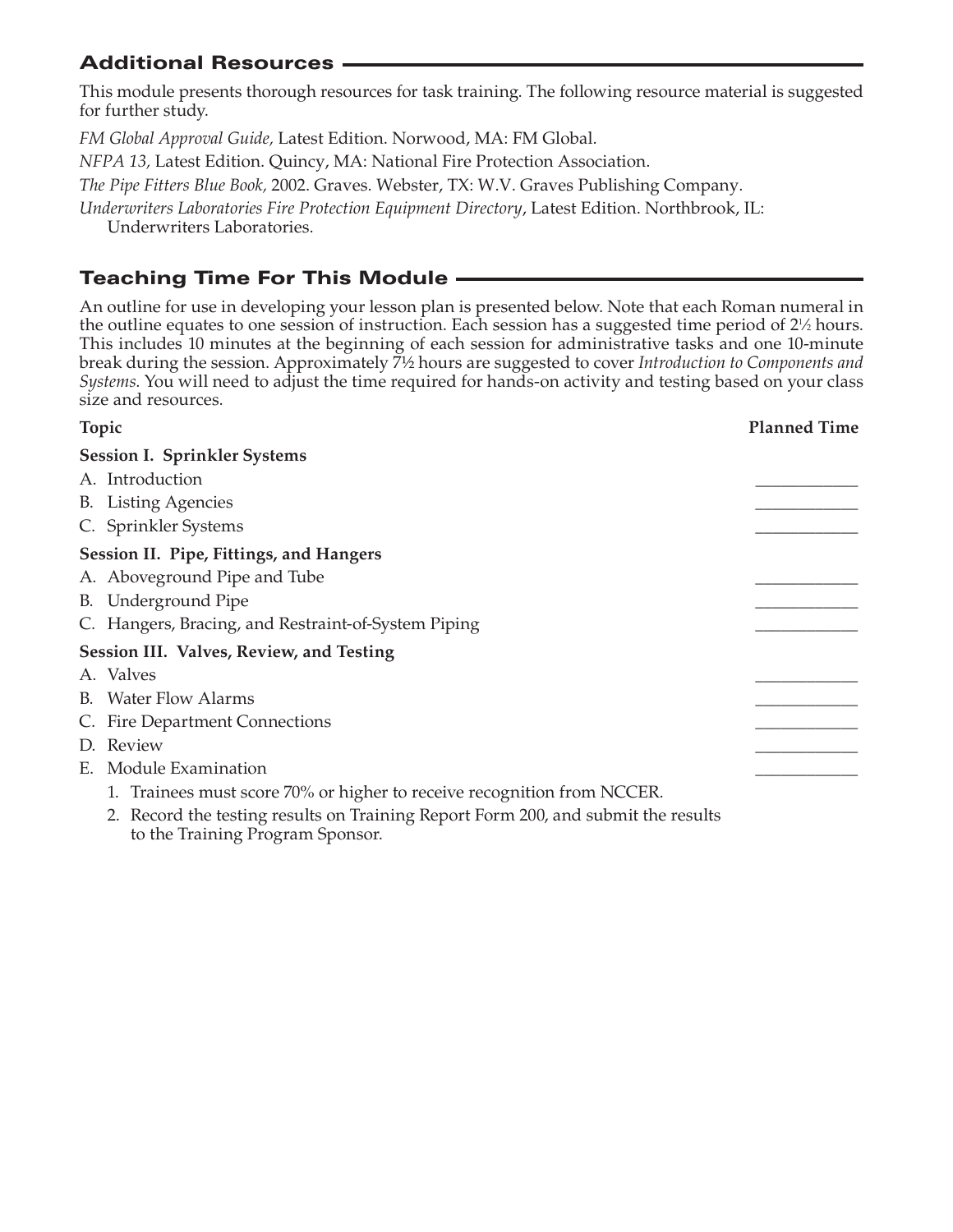### Module Overview

This module describes the materials used in steel piping systems and the tools used to cut and thread steel pipe. It explains how to determine pipe lengths between fittings (takeouts). It describes methods to cut, thread, and groove pipe. It covers threaded, plain-end, and flanged fittings and discusses grooved pipe fittings and installation techniques.

#### **Prerequisites -**

Prior to training with this module, it is recommended that the trainee shall have successfully completed *Core Curriculum* and *Sprinkler Fitting Level One,* Modules 18101-13 and 18102-13.

# Objectives

Upon completion of this module, the trainee will be able to do the following:

- 1. Follow basic safety precautions for preparing and installing steel pipe.
- 2. Identify types of steel pipe and fittings.
- 3. Recognize tools for cutting and threading steel pipe.
- 4. Calculate takeouts.
- 5. Set up equipment, including power threading machines.
- 6. Measure, cut, ream, and thread steel pipe.
- 7. Assemble threaded, grooved, and plain-end pipe.
- 8. Check for correctness of pipe-end preparation.
- 9. Read a fitting.

# Performance Tasks

Under the supervision of the instructor, the trainee should be able to do the following:

- 1. Cut pipe using steel pipe cutters.
- 2. Ream pipe.
- 3. Thread pipe using a manual pipe threader.
- 4. Set up a power threading machine.
- 5. Assemble threaded and grooved piping.
- 6. Read a fitting.
- 7. Apply pipe thread compound to the end of steel pipe.
- 8. Make up several types of fittings.
- 9. Identify appropriate gaskets for fittings.
- 10. Calculate pipe length between fittings.

### Materials and Equipment

Multimedia projector and screen *Sprinkler Fitting Level One* PowerPoint® Presentation Slides (ISBN 978-0-13-272924-6) Computer Whiteboard/chalkboard Markers/chalk Pencils and scratch paper, Appropriate personal protective equipment Various sizes and types of steel pipe *ASTM A53* Steel pipe cutters

Hinged cutters Manual pipe threader and dies Assorted elbows Couplings Unions Bushings Caps and plugs Mechanical tees Nipples Plain end fittings Coupling with grippers Groovers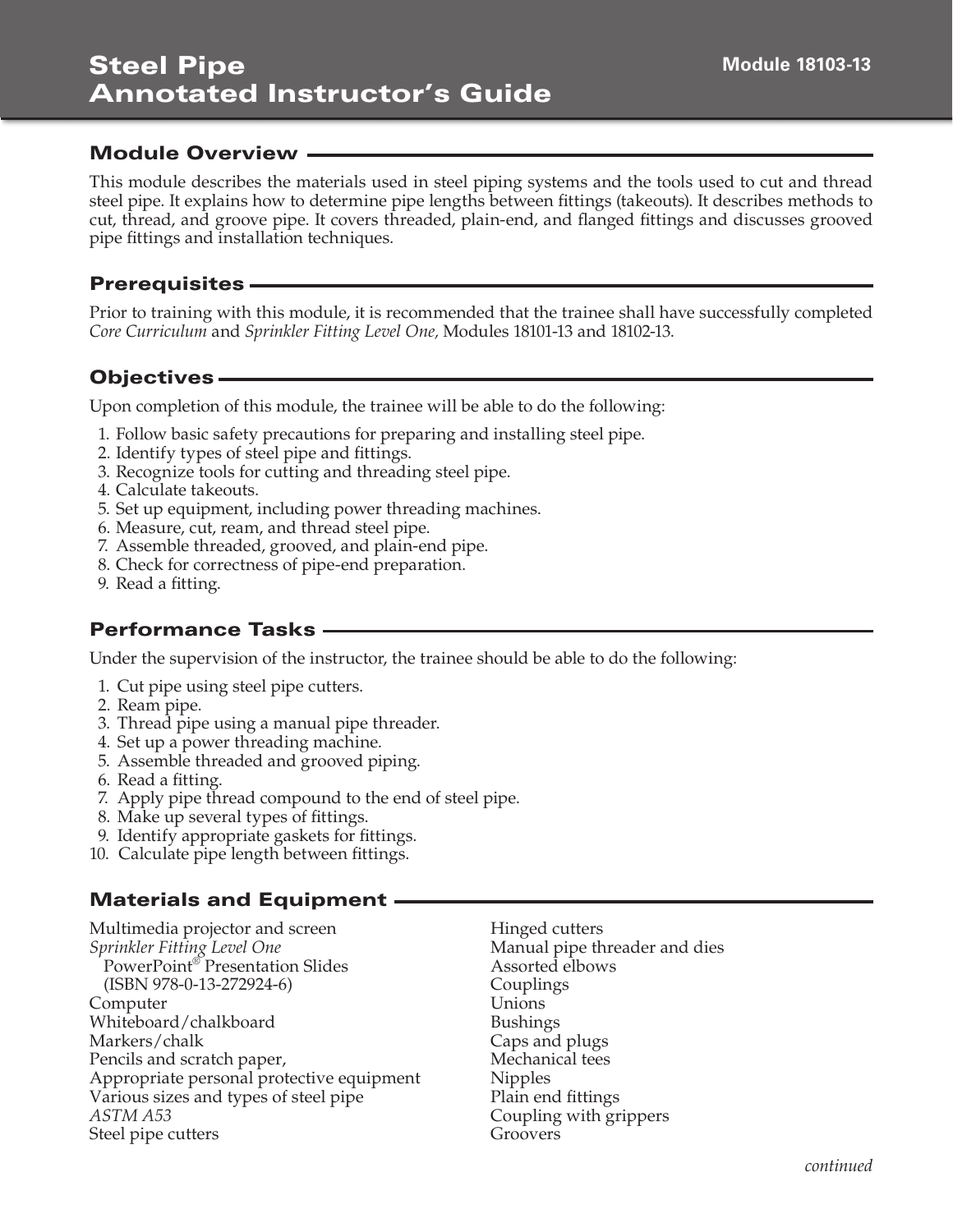- Hole cutting tools Grooved couplings Flanged fittings Flanges Gaskets Gasket lubricant Examples of various pipe threads Thread and ring gauges Fitting manufacturer's makeup chart Fitting manufacturer's takeout chart Pipe drawings Power threading machine Cutting oil Pipe stand Vises
- Reamers Pipe cleaning tool 3 ⁄8-inch to 3 ⁄4-inch sets of open-end wrenches Adjustable wrenches Channel-lock pliers Drift pins Framing squares Measuring tape Soapstones Torque wrenches Liquid Teflon® Teflon® tape Pipe dope Module Examinations\* Performance Profile Sheets\*
- \* Single-module AIG purchases include the printed exam and performance task sheet. If you have purchased the perfect-bound version of this title, download these materials from the IRC using your access code.

# Safety Considerations

Ensure that the trainees are equipped with appropriate personal protective equipment and know how to use it properly. This module requires trainees to work with hand and power tools. Ensure that they are briefed on shop safety procedures.

# Additional Resources

This module presents thorough resources for task training. The following resource material is suggested for further study.

*FM Global Approval Guide,* Latest Edition. Norwood MA: FM Global. *NFPA 13*, Latest Edition. Quincy, MA: National Fire Protection Association. *Standard USAS (ASME) B1.20.1*. New York, NY: American National Standards Institute Inc. *The Handbook of Steel Pipe*, Latest Edition. Washington, DC: American Iron and Steel Institute. *The Pipefitters Blue Book,* 2002. W.V. Graves. Webster, TX: Graves Publishing Company. *Underwriters Laboratories Fire Protection Equipment Directory*. Latest Edition. Northbrook, IL: Underwriters Laboratories.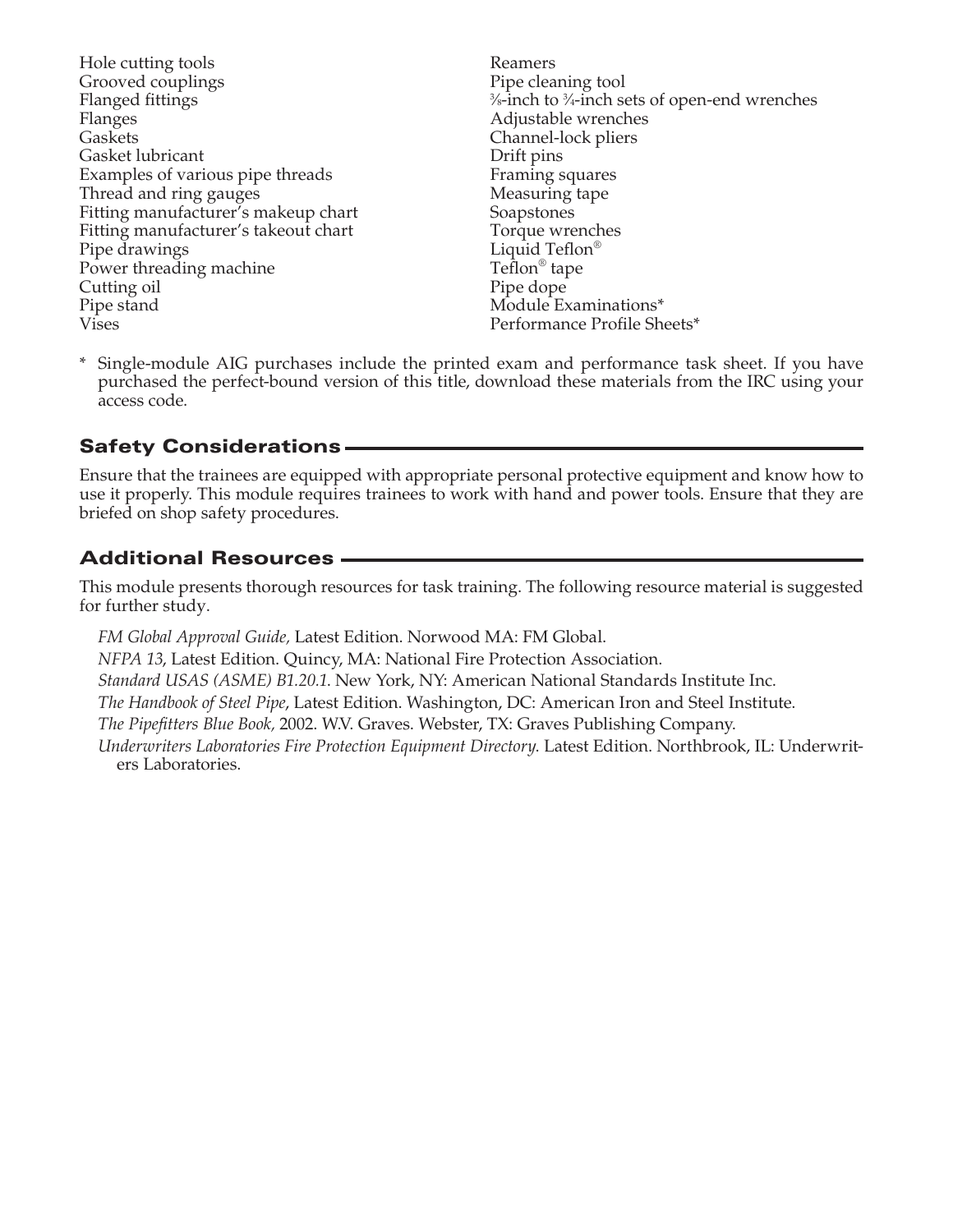# Teaching Time For This Module

An outline for use in developing your lesson plan is presented below. Note that each Roman numeral in the outline equates to one session of instruction. Each session has a suggested time period of 2<sup>1</sup>/<sub>2</sub> hours. This includes 10 minutes at the beginning of each session for administrative tasks and one 10-minute break during the session. Approximately 221 ⁄2 hours are suggested to cover *Steel Pipe*. You will need to adjust the time required for hands-on activity and testing based on your class size and resources. Because laboratories often correspond to Performance Tasks, the proficiency of the trainees may be noted during these exercises for Performance Testing purposes.

| Topic                                                                                                                    | <b>Planned Time</b> |
|--------------------------------------------------------------------------------------------------------------------------|---------------------|
| <b>Session I. Threaded Piping Systems</b>                                                                                |                     |
| A. Introduction                                                                                                          |                     |
| B. Materials Used in Threaded Piping Systems                                                                             |                     |
| C. Cutting Tools                                                                                                         |                     |
| D. Laboratory                                                                                                            |                     |
| Have trainees practice cutting and reaming steel pipe. This laboratory<br>corresponds to Performance Tasks 1 and 2.      |                     |
| <b>Sessions II and III. Threads</b>                                                                                      |                     |
| A. Threads                                                                                                               |                     |
| B. Manual Pipe Threader                                                                                                  |                     |
| C. Laboratory                                                                                                            |                     |
| Have trainees practice threading pipe with a manual pipe threader.<br>This laboratory corresponds to Performance Task 3. |                     |
| D. Power Threading Machine                                                                                               |                     |
| E. Laboratory                                                                                                            |                     |
| Have trainees practice setting up a power threading machine.<br>This laboratory corresponds to Performance Task 4.       |                     |
| <b>Sessions IV and V. Assembly Techniques</b>                                                                            |                     |
| A. Pipe Joint Compound                                                                                                   |                     |
| B. Laboratory                                                                                                            |                     |
| Have trainees practice applying pipe joint compound. This laboratory<br>corresponds to Performance Task 7.               |                     |
| C. Laboratory                                                                                                            |                     |
| Have trainees practice assembling threaded piping. This laboratory<br>corresponds to Performance Task 5.                 |                     |
| D. Selecting Threaded Fittings                                                                                           |                     |
| E. Laboratory                                                                                                            |                     |
| Have trainees practice reading a fitting. This laboratory corresponds to<br>Performance Task 6.                          |                     |
| F. Making Up Pipe and Fittings                                                                                           |                     |
| G. Laboratory                                                                                                            |                     |
| Have trainees practice making up the pipe and fitting. This laboratory<br>corresponds to Performance Task 8.             |                     |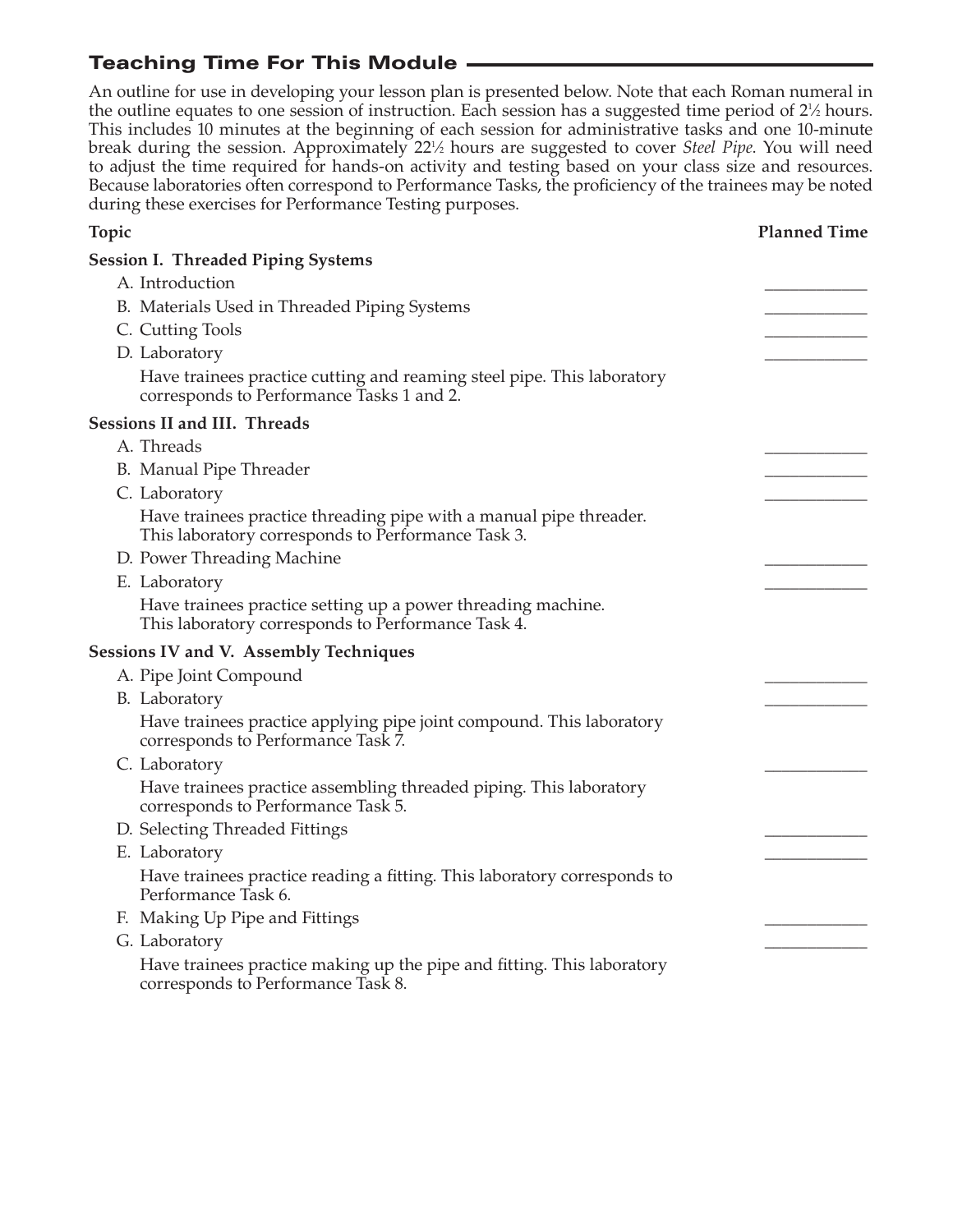#### **Sessions VI and VII. Specialty Pipe**

- A. Plain Ends B. Grooved Pipe C. Laboratory Have trainees practice assembling grooved pipe. This laboratory corresponds to Performance Task 5. D. Flanged Pipe E. Laboratory Have trainees practice identifying appropriate gaskets for fittings. This laboratory corresponds to Performance Task 9. **Session VIII. Determining Pipe Length** A. Determining Pipe Length Between Fittings B. Laboratory
	- Have trainees practice determining pipe length between fittings. This laboratory corresponds to Performance Task 10.

#### **Session IX. Review and Testing**

- A. Module Review
- B. Module Examination
	- 1. Trainees must score 70% or higher to receive recognition from NCCER.
	- 2. Record the testing results on Training Report Form 200, and submit the results to the Training Program Sponsor.
- C. Performance Testing
	- 1. Trainees must perform each task to the satisfaction of the instructor to receive recognition from NCCER. If applicable, proficiency noted during laboratory exercises can be used to satisfy the Performance Testing requirements.
	- 2. Record the testing results on Training Report Form 200, and submit the results to the Training Program Sponsor.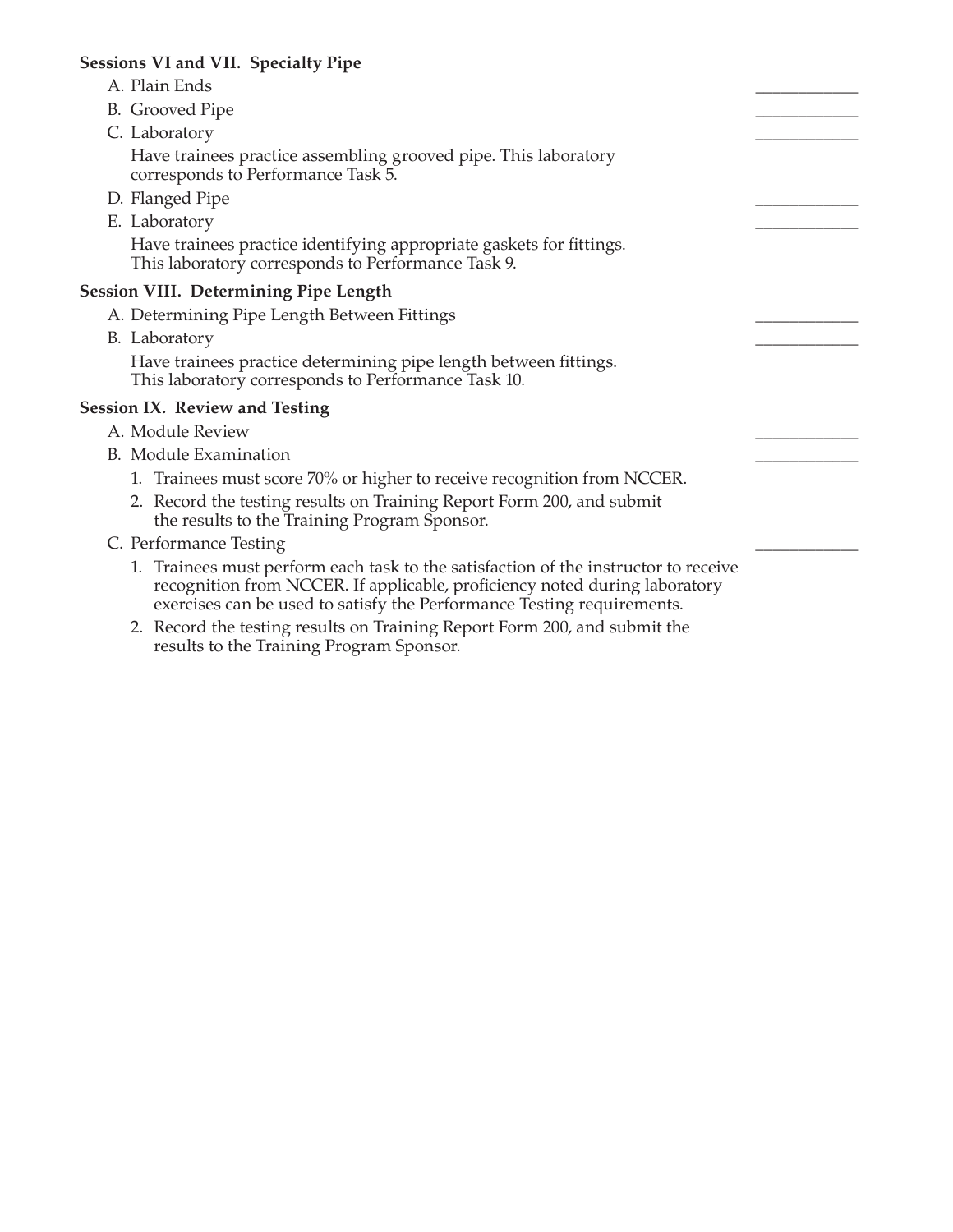# CPVC Pipe and Fittings Annotated Instructor's Guide

### Module Overview

This module describes the handling and storage of CPVC pipe and outlines methods and tools for cutting, chamfering, and cleaning CPVC pipe, including calculating takeouts. It identifies CPVC safety concerns. Joining techniques are described, particularly the solvent-cement (one-step) method. The rules for using plastic pipe hangers are also explained.

### **Prerequisites -**

Prior to training with this module, it is recommended that the trainee shall have successfully completed *Core Curriculum* and *Sprinkler Fitting Level One,* Modules 18101-13 through 18103-13.

# Objectives

Upon completion of this module, the trainee will be able to do the following:

- 1. Follow basic safety precautions for preparing and installing CPVC pipe.
- 2. Recognize chemical compatibility issues when joining CPVC pipe to other materials.
- 3. Identify approved types of CPVC pipe and fittings.
- 4. Recognize tools for cutting and chamfering CPVC pipe.
- 5. Calculate takeouts.
- 6. Set up equipment.
- 7. Cut, chamfer, and clean CPVC pipe.
- 8. Properly prepare pipe ends.
- 9. Join and cure CPVC pipe.

### Performance Tasks

Under the supervision of the instructor, the trainee should be able to do the following:

- 1. Calculate takeouts for CPVC pipe.
- 2. Connect CPVC pipe to other materials.
- 3. Prepare work area.
- 4. Prepare and join CPVC pipe and fittings.
- 5. Cut, chamfer, and cement CPVC pipe.
- 6. Cure CPVC.

# Materials and Equipment

Multimedia projector and screen

*Sprinkler Fitting Level One* PowerPoint® Presentation Slides (ISBN 978-0-13-272924-6) Computer Whiteboard/chalkboard Markers/chalk Pencils and scratch paper Appropriate personal protective equipment Manufacturer's literature on CPVC Samples of CPVC pipe Various CPVC fittings Sample restraints Depth gauge/cold ring

Manufacturer's installation instructions Solvent-cement and applicator Directions for using solvent-cement MSDS for solvent-cement Thread sealant Primer Rags CPVC pipe cutting tools: CPVC pipe saw Tubing cutters Chop saw Rachet shears Anvil cutter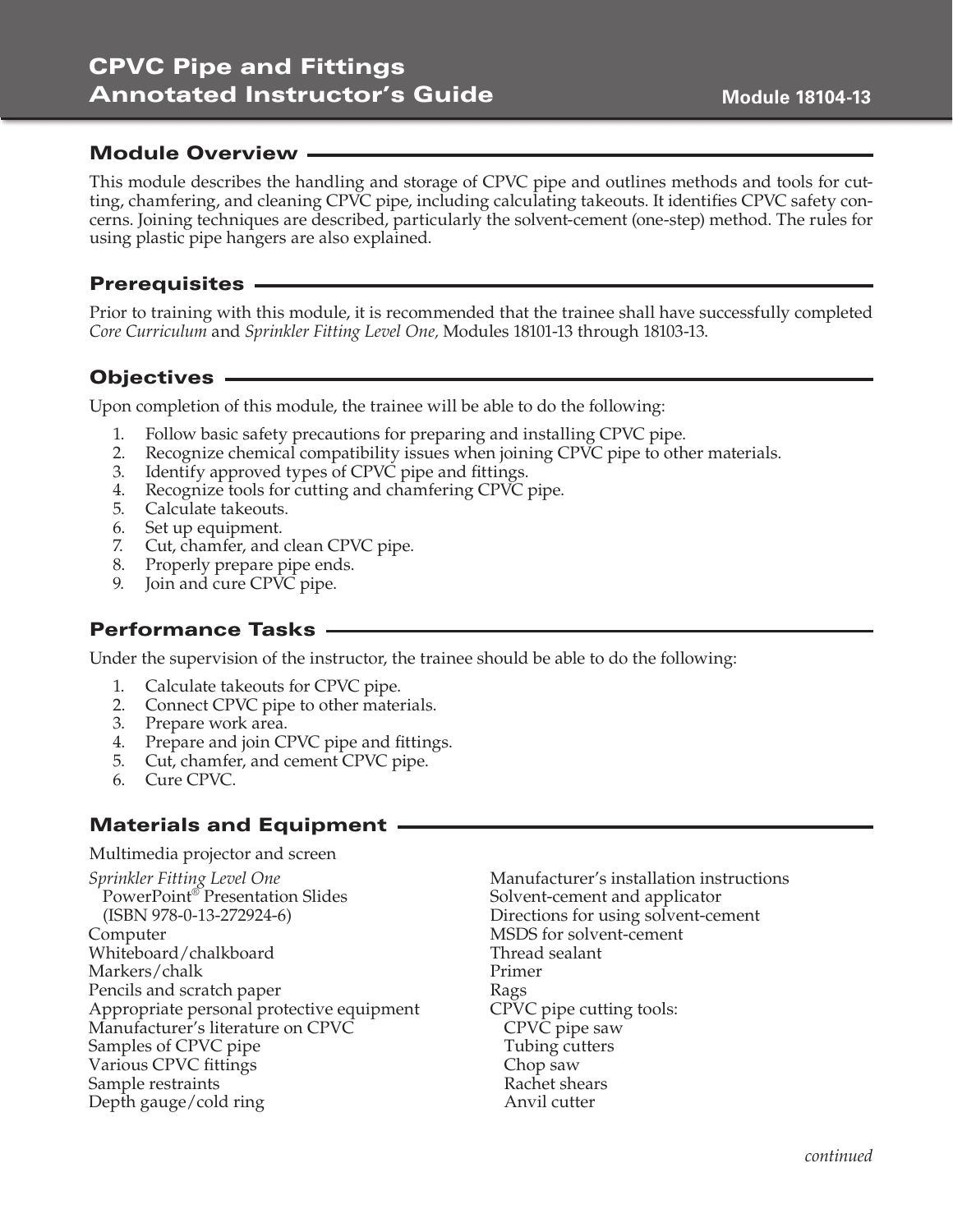Reamers Deburring tools Manufacturer's charts for set and cure times Hangers

Escutcheons Module Examinations\* Performance Profile Sheets\*

\* Single-module AIG purchases include the printed exam and performance task sheet. If you have purchased the perfect-bound version of this title, download these materials from the IRC using your access code.

# Safety Considerations

Ensure that the trainees are equipped with appropriate personal protective equipment and know how to use it properly. This module requires trainees to work with hand and power tools. Ensure that they are briefed on shop safety procedures. This module requires trainees to work with chemicals. Ensure all trainees are briefed on HazCom and chemical safety procedures including first aid, ventilation, and personal protective equipment.

# Additional Resources

This module presents thorough resources for task training. The following resource material is suggested for further study.

- *BlazeMaster® Online Training Program*, www.blazemastertraining.com.
- *Multimedia Apprenticeship Training Supplement for Fire Sprinkler Fitters* (CD set: Level 1 through Level 4). American Fire Sprinkler Association. www.sprinklernet.org.
- *NFPA 13, Standard for the Installation of Sprinkler Systems*, Latest Edition. Quincy, MA: National Fire Protection Association.
- *NFPA 13D, Standard for the Installation of Sprinkler Systems in One- and Two-Family Dwellings and Manufactured Homes*, Latest Edition. Quincy, MA: National Fire Protection Association.
- *NFPA 13R, Standard for the Installation of Sprinkler Systems in Residential Occupancies up to and Including Four Stories in Height,* Latest Edition. Quincy, MA: National Fire Protection Association.
- *Standard 203, Standard for Pipe Hanger Equipment for Fire Protection Service***,** Latest Edition. Northbrook, IL: Underwriters Laboratories.

# Teaching Time For This Module

An outline for use in developing your lesson plan is presented below. Note that each Roman numeral in the outline equates to one session of instruction. Each session has a suggested time period of  $2\frac{1}{2}$  hours. This includes 10 minutes at the beginning of each session for administrative tasks and one 10-minute break during the session. Approximately 10 hours are suggested to cover *CPVC Pipe and Fittings*. You will need to adjust the time required for hands-on activity and testing based on your class size and resources. Because laboratories often correspond to Performance Tasks, the proficiency of the trainees may be noted during these exercises for Performance Testing purposes.

| <b>Topic</b>                                                                                                     | <b>Planned Time</b> |
|------------------------------------------------------------------------------------------------------------------|---------------------|
| <b>Session I. CPVC Piping Systems and Fittings</b>                                                               |                     |
| A. Introduction                                                                                                  |                     |
| B. CPVC Pipe                                                                                                     |                     |
| C. CPVC Fittings                                                                                                 |                     |
| D. Calculating Takeouts                                                                                          |                     |
| E. Laboratory                                                                                                    |                     |
| Have trainees practice calculating takeouts for CPVC pipe. This laboratory<br>corresponds to Performance Task 1. |                     |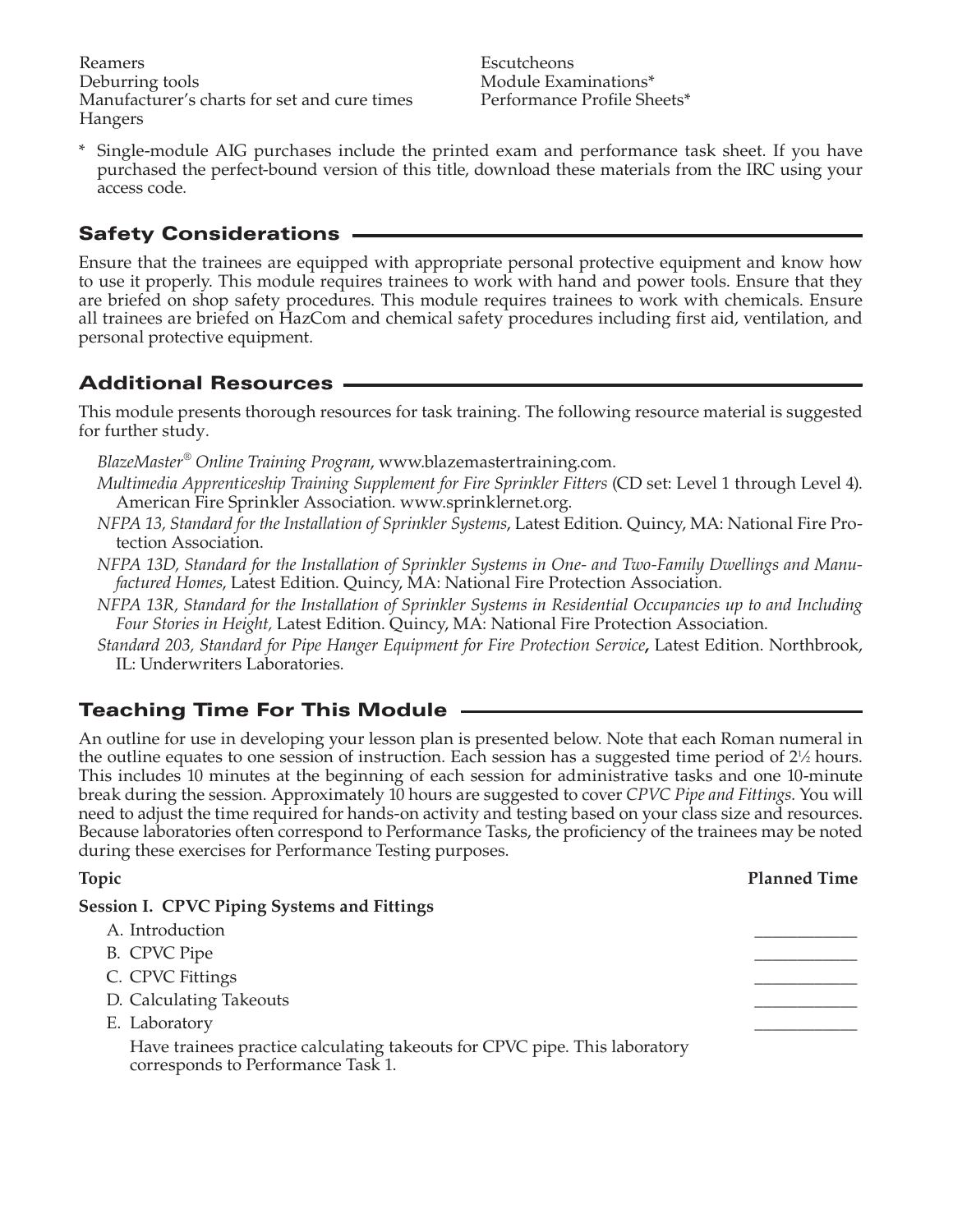### **Session II. Preparing CPVC Pipe**

| A. Preparing the Work Area                                                                                                                                                                                                                  |  |
|---------------------------------------------------------------------------------------------------------------------------------------------------------------------------------------------------------------------------------------------|--|
| B. Laboratory                                                                                                                                                                                                                               |  |
| Have trainees practice preparing the work area. This laboratory corresponds to<br>Performance Task 3.                                                                                                                                       |  |
| C. Cutting CPVC                                                                                                                                                                                                                             |  |
| D. Chamfering and Cleaning CPVC                                                                                                                                                                                                             |  |
| E. Cementing CPVC                                                                                                                                                                                                                           |  |
| F. Laboratory                                                                                                                                                                                                                               |  |
| Have trainees practice cutting, chamfering, and cementing CPVC pipe.<br>This laboratory corresponds to Performance Task 5.                                                                                                                  |  |
| <b>Session III. Assembly Techniques</b>                                                                                                                                                                                                     |  |
| A. Joining CPVC Pipe                                                                                                                                                                                                                        |  |
| B. Laboratory                                                                                                                                                                                                                               |  |
| Have trainees practice preparing and joining CPVC pipe and fittings.<br>This laboratory corresponds to Performance Task 4.                                                                                                                  |  |
| C. Curing CPVC                                                                                                                                                                                                                              |  |
| D. Laboratory                                                                                                                                                                                                                               |  |
| Have trainees practice curing CPVC pipe. This laboratory corresponds to<br>Performance Task 6.                                                                                                                                              |  |
| E. Connecting CPVC Pipe to Other Materials                                                                                                                                                                                                  |  |
| F. Laboratory                                                                                                                                                                                                                               |  |
| Have trainees practice joining CPVC pipe and fittings. This laboratory<br>corresponds to Performance Task 2.                                                                                                                                |  |
| <b>Session IV. Hangers; Review and Testing</b>                                                                                                                                                                                              |  |
| A. Rules for Using Hangers on CPVC                                                                                                                                                                                                          |  |
| <b>B.</b> Module Review                                                                                                                                                                                                                     |  |
| C. Module Examination                                                                                                                                                                                                                       |  |
| 1. Trainees must score 70% or higher to receive recognition from NCCER.                                                                                                                                                                     |  |
| 2. Record the testing results on Training Report Form 200, and submit the<br>results to the Training Program Sponsor.                                                                                                                       |  |
| D. Performance Testing                                                                                                                                                                                                                      |  |
| 1. Trainees must perform each task to the satisfaction of the instructor to receive<br>recognition from NCCER. If applicable, proficiency noted during laboratory<br>exercises can be used to satisfy the Performance Testing requirements. |  |
| 2. Record the testing results on Training Report Form 200 and submit the                                                                                                                                                                    |  |

 2. Record the testing results on Training Report Form 200, and submit the results to the Training Program Sponsor.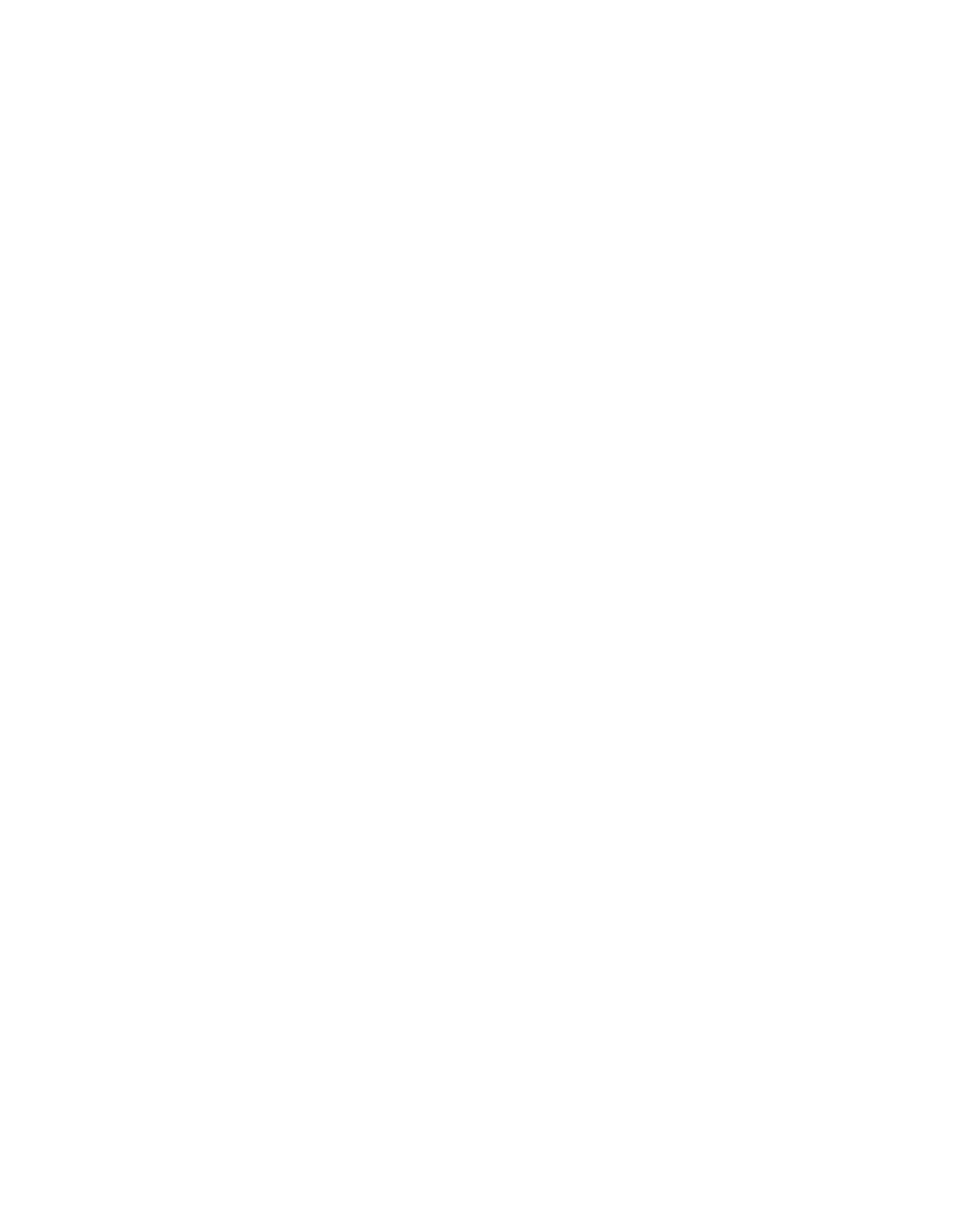# Copper Tube Systems Annotated Instructor's Guide

### Module Overview

This module describes copper tubing and fittings along with cutting and bending tools. It explains how to measure, cut, ream, clean and solder copper tube. The brazing process is described as are brazing metals, fluxes, and brazing equipment. Support bracing and grooved couplings are also discussed.

#### Prerequisites

Prior to training with this module, it is recommended that the trainee shall have successfully completed *Core Curriculum* and *Sprinkler Fitting Level One,* Modules 18101-13 through 18104-13.

### Objectives

Upon completion of this module, the trainee will be able to do the following:

- 1. Follow basic safety precautions for preparing and installing copper tube.
- 2. Identify approved types of copper tube and fittings.
- 3. Identify and describe cast bronze fittings.
- 4. Identify wrought fittings.
- 5. Identify and select dielectric fittings.
- 6. Solder and braze copper tubing joints.
- 7. Calculate takeouts.
- 8. Set up equipment.
- 9. Cut, chamfer, and clean copper tube.
- 10. Properly prepare tube ends.

### Performance Tasks

Under the supervision of the instructor, the trainee should be able to do the following:

- 1. Identify wrought fittings.
- 2. Identify and describe cast bronze fittings.
- 3. Identify and select dielectric fittings.
- 4. Perform soldering of copper tubing joints.
- 5. Perform brazing of copper tubing joints.

# Materials And Equipment

Multimedia projector and screen *Sprinkler Fitting Level One* PowerPoint® Presentation Slides (ISBN 978-0-13-272924-6) Computer Whiteboard/chalkboard Markers/chalk Pencils and scratch paper Appropriate personal protective equipment Various sizes and types of copper tube Wrought fittings Cast bronze fittings Dielelctric fittings Fitting manufacturer's takeout chart Various types of tube cutters

Portable band saws, chop saws, or hacksaws Reaming tool Deburring tool Tube-bending equipment Various tools used to bend copper tube Grooved couplings Mechanical fasteners T-drill Drill Tube end notcher *ASTM B828* Cleaning materials (sandpaper, files) Fitting brush Soldering torch Wire solder

*continued*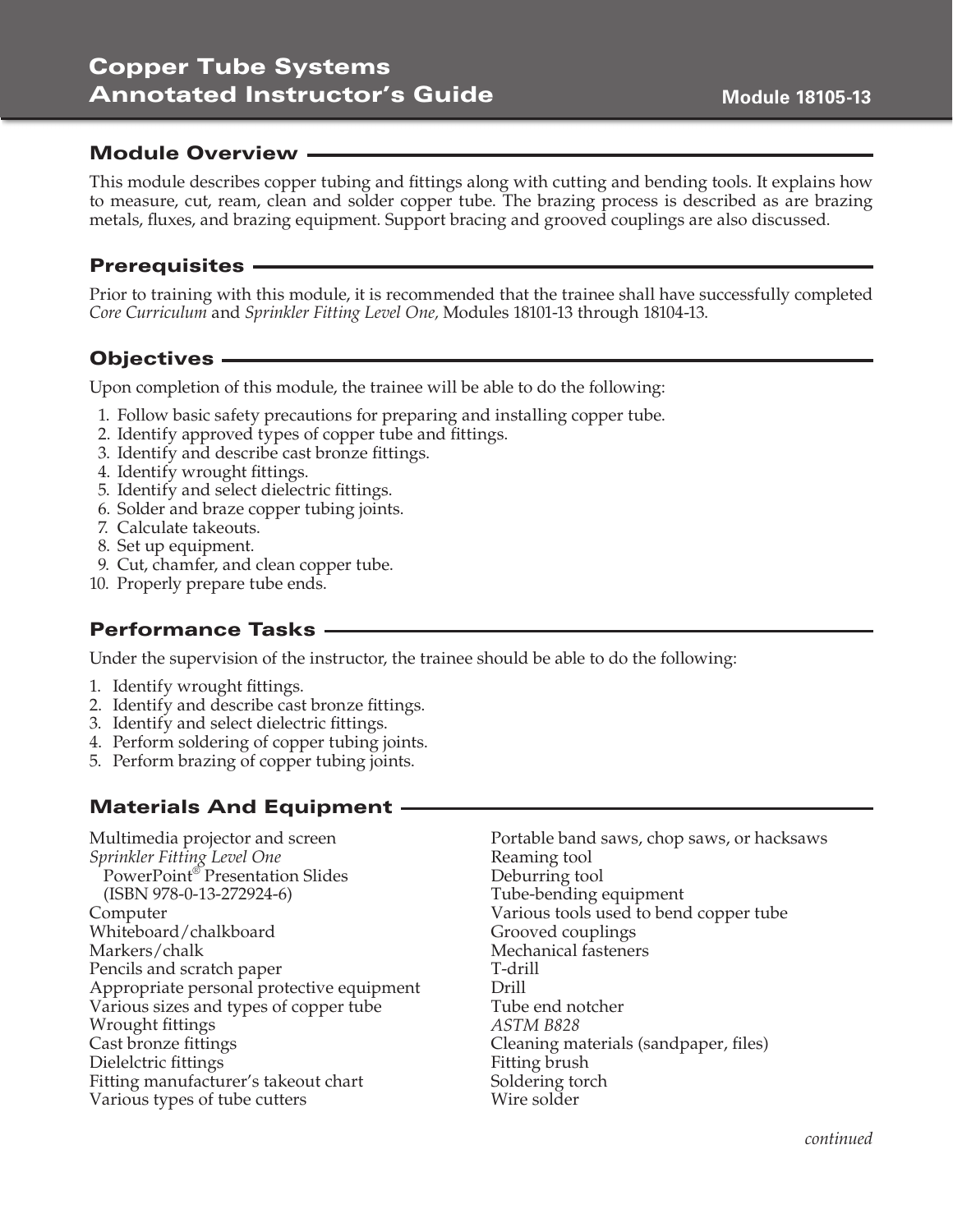Friction lighters Filler rods Flux and flux brush Sample hangers Sample restraints Module Examinations\* Performance Profile Sheets\*

\* Single-module AIG purchases include the printed exam and performance task sheet. If you have purchased the perfect-bound version of this title, download these materials from the IRC using your access code.

# Safety Considerations

Ensure that the trainees are equipped with appropriate personal protective equipment and know how to use it properly. This module requires trainees to work with hand and power tools. Ensure that they are briefed on shop safety procedures. This module requires trainees to work with torches. Ensure all trainees are briefed on fire safety procedures including fire extinguishers, fire watches, and personal protective equipment.

# Additional Resources

This module presents thorough resources for task training. The following resource material is suggested for further study.

- *Cast Copper Solder-Joint Pressure Fittings, ASME B16.18*, Current Edition. New York, NY: American Society of Mechanical Engineers.
- *How to Successfully Install Copper Fire Sprinkler Systems,* 1989. Video. American Fire Sprinkler Association.
- *NFPA 13*, Latest Edition. Quincy, MA: National Fire Protection Association.
- *Specification for Seamless Copper Water Tube, ASTM B88*, Latest Edition. West Conshohocken, PA: American Society for Testing and Materials International.
- *Specification for Seamless Copper Pipe*, *ASTM B42*, Latest Edition. West Conshohocken, PA: American Society for Testing and Materials International.
- *Standard for the Installation of Sprinkler Systems in One- and Two-Family Dwellings and Manu-factured Homes, NFPA 13D*, Latest Edition. Quincy, MA: National Fire Protection Association.
- *Standard for the Installation of Sprinkler Systems in Residential Occupancies Up to and Including Four Stories in Height, NFPA 13R*, Latest Edition. Quincy, MA: National Fire Protection Association.
- *Victaulic Field Assembly and Installation Instruction Pocket Handbook I-100*. Easton, PA: Victaulic Company of America.
- *Wrought Copper and Copper Alloy Solder-Joint Pressure Fittings, ASME B16.22*, Latest Edition. New York, NY: American Society of Mechanical Engineers.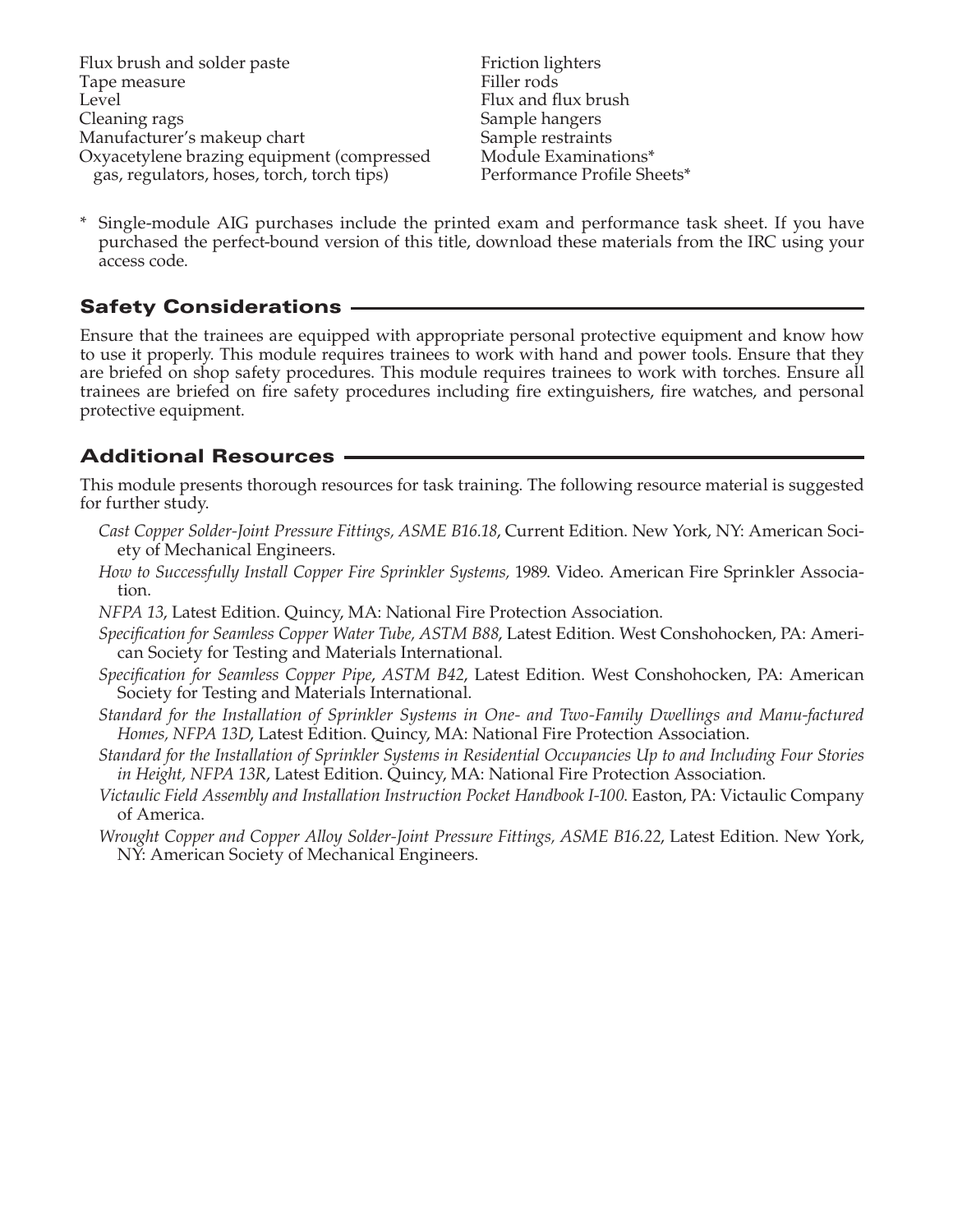# Teaching Time for This Module

An outline for use in developing your lesson plan is presented below. Note that each Roman numeral in the outline equates to one session of instruction. Each session has a suggested time period of 2<sup>1</sup>/<sub>2</sub> hours. This includes 10 minutes at the beginning of each session for administrative tasks and one 10-minute break during the session. Approximately 10 hours are suggested to cover *Copper Tube Systems*. You will need to adjust the time required for hands-on activity and testing based on your class size and resources. Because laboratories often correspond to Performance Tasks, the proficiency of the trainees may be noted during these exercises for Performance Testing purposes.

| <b>Topic</b>                                                                                                                                       | <b>Planned Time</b> |
|----------------------------------------------------------------------------------------------------------------------------------------------------|---------------------|
| <b>Session I. Copper Tubing and Fittings</b>                                                                                                       |                     |
| A. Introduction                                                                                                                                    |                     |
| B. Copper Tubing                                                                                                                                   |                     |
| C. Wrought Fittings                                                                                                                                |                     |
| D. Cast Bronze Fittings                                                                                                                            |                     |
| E. Dielectric Fittings                                                                                                                             |                     |
| F. Laboratory                                                                                                                                      |                     |
| Have trainees practice identifying wrought, cast bronze, and dielectric<br>fittings. This laboratory corresponds to Performance Tasks 1 through 3. |                     |
| G. Takeouts                                                                                                                                        |                     |
| <b>Session II. Preparing and Soldering Copper Tubing</b>                                                                                           |                     |
| A. Cutting Copper Tube                                                                                                                             |                     |
| B. Bending Copper Tube                                                                                                                             |                     |
| C. Preparing Tubing and Fittings for Soldering                                                                                                     |                     |
| D. Soldering                                                                                                                                       |                     |
| E. Laboratory                                                                                                                                      |                     |
| Have trainees practice soldering copper tubing joints. This laboratory<br>corresponds to Performance Task 4.                                       |                     |
| <b>Session III. Brazing</b>                                                                                                                        |                     |
| A. Brazing Metals and Fluxes                                                                                                                       |                     |
| B. Preparing Tubing and Fittings for Brazing                                                                                                       |                     |
| C. Equipment Setup                                                                                                                                 |                     |
| D. Brazing Techniques                                                                                                                              |                     |
| E. Laboratory                                                                                                                                      |                     |
| Trainees practice brazing copper tubing joints. This laboratory corresponds<br>to Performance Task 5.                                              |                     |
| <b>Session IV. Support; Review and Testing</b>                                                                                                     |                     |
| A. Support for Copper Tubing                                                                                                                       |                     |
| B. Grooved Couplings For Copper Tube                                                                                                               |                     |
| C. Module Review                                                                                                                                   |                     |
| D. Module Examination                                                                                                                              |                     |

- 1. Trainees must score 70% or higher to receive recognition from NCCER.
- 2. Record the testing results on Training Report Form 200, and submit the results to the Training Program Sponsor.
- E. Performance Testing
	- 1. Trainees must perform each task to the satisfaction of the instructor to receive recognition from NCCER. If applicable, proficiency noted during laboratory exercises can be used to satisfy the Performance Testing requirements.
	- 2. Record the testing results on Training Report Form 200, and submit the results to the Training Program Sponsor.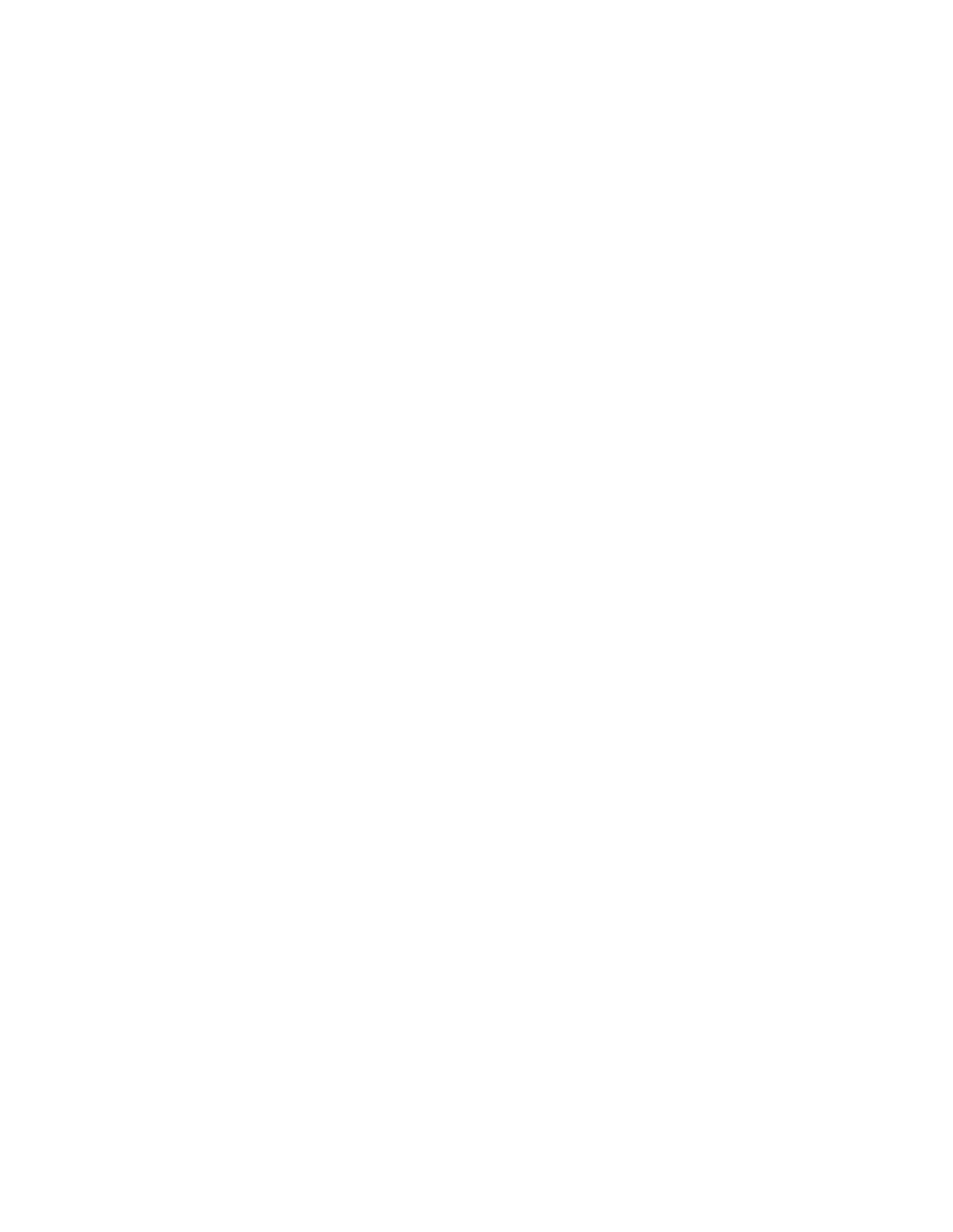# Underground Pipe Annotated Instructor's Guide

### Module Overview

This module identifies the types and properties of soil. It discusses guidelines for working in or near a trench, including methods for digging trenches and making them safe. It describes underground pipe installation for various types of pipe, including bedding, backfilling, thrust blocks, and restraints. It explains in-building risers, hydrants, yard valves, and hydrant hoses. It covers testing, inspection, flushing, chlorinating, and underground test certificates.

#### Prerequisites

Prior to training with this module, it is recommended that the trainee shall have successfully completed *Core Curriculum* and *Sprinkler Fitting Level On*e, Modules 18101-13 through 18105-13.

### Objectives

Upon completion of this module, the trainee will be able to do the following:

- 1. Identify types and properties of soil.
- 2. Identify trenching safety requirements.
- 3. Explain sloping requirements for different types of soil.
- 4. Explain how to dig trenches.
- 5. Describe excavation support (shoring) systems.
- 6. Describe types of bedding material.
- 7. Identify and describe types of underground pipe.
- 8. Describe thrust blocks and restraints.
- 9. Identify and describe hydrants, yard valves, hydrant hoses, and associated equipment.
- 10. Explain testing, inspection, and chlorinating of underground pipe.
- 11. Fill out an underground test certificate.

### Performance Tasks

Under the supervision of the instructor, the trainee should be able to do the following:

- 1. Use the bar and block method and lever pullers to fit pipe.
- 2. Cut different types of pipe.
- 3. Use service and saddle clamps.
- 4. Set the target on a post indicator valve.
- 5. Use spanners and hydrant wrenches to open and close a hydrant.
- 6. Fill out an underground test certificate.

# Materials and Equipment

Multimedia projector and screen *Sprinkler Fitting Level One* PowerPoint® Presentation Slides (ISBN 978-0-13-272924-6) Computer Whiteboard/chalkboard Markers/chalk Pencils and scratch paper Appropriate personal protective equipment One-Call information cards or brochures Samples of local soils

Boxes Scale Digging tool Manufacturer's literature on backhoes and wheel trenchers Samples of underground pipe and fittings Various valves used with underground pipe Fittings-underground Plastic (PVC) pipe and fittings Slip joint Mechanical joint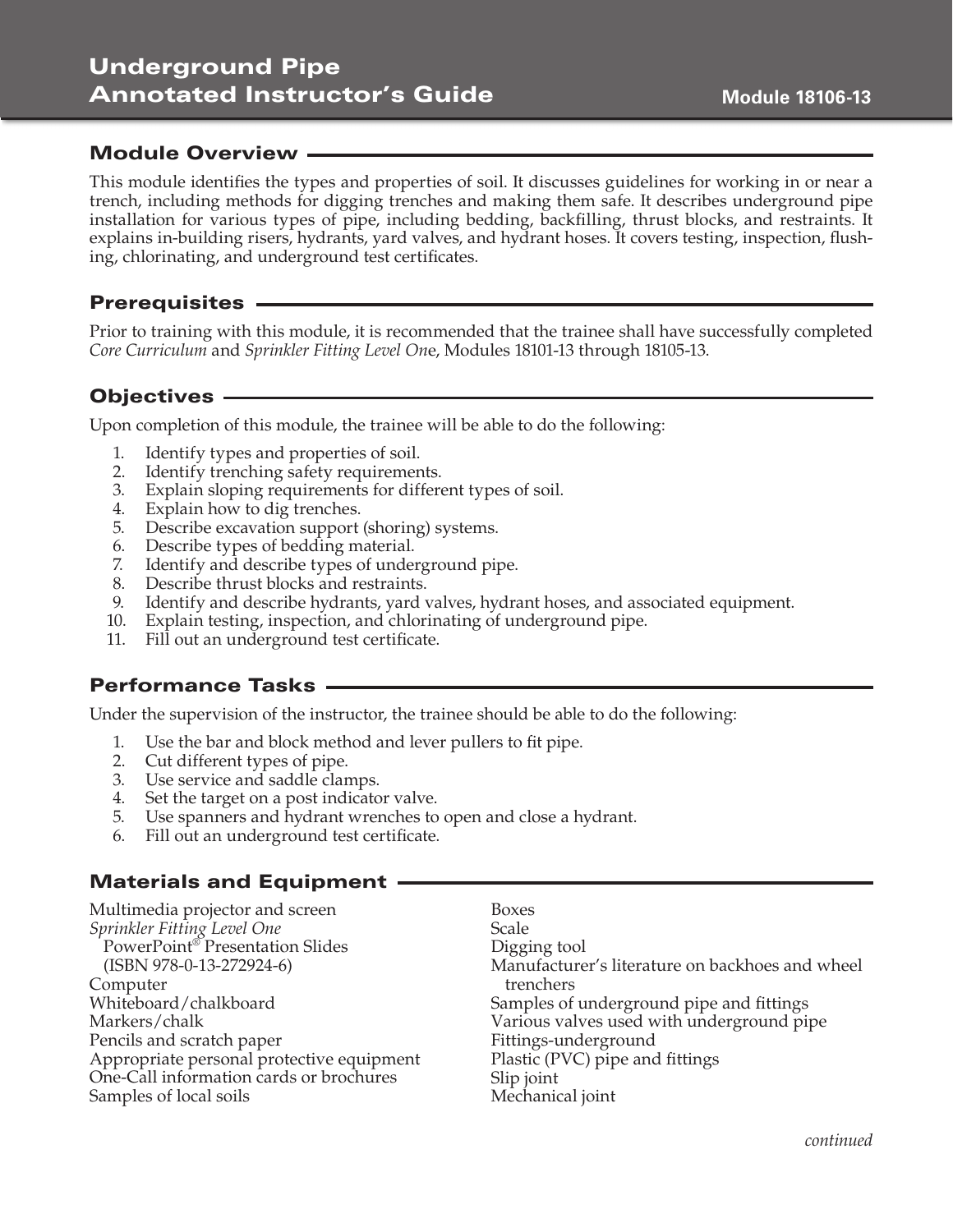Retaining gland Pry bar Blocks of wood Lever pullers Chain Pipe marker Hacksaw Abrasive saw Lubricant Underground ratchet Tapping sleeve Corporation stops

- Service clamps Saddle clamps Hoses Eyebolts and T-bolts Calculators Spanner wrench Hydrant wrenches Fire hose and nozzle Underground Test Certificates Module Examinations\* Performance Profile Sheets\*
- Single-module AIG purchases include the printed exam and performance task sheet. If you have purchased the perfect-bound version of this title, download these materials from the IRC using your access code.

# Safety Considerations

Ensure that the trainees are equipped with appropriate personal protective equipment and know how to use it properly. This module requires trainees to work with hand and power tools. Ensure that they are briefed on shop safety procedures.

### Additional Resources

This module presents thorough resources for task training. The following resource material is suggested for further study.

*Excavations*. Washington, DC: OSHA Publications Office.

- *Multimedia Apprenticeship Training Supplement for Fire Sprinkler Fitters* (CD set: Level 1 through Level 4). American Fire Sprinkler Association. www.sprinklernet.org.
- *NFPA 13, Installation of Sprinkler Systems*, Latest Edition. Quincy, MA: National Fire Protection Association.
- *NFPA 24, Standard for the Installation of Private Fire Service Mains and Their Appurtenances*, Latest Edition. Quincy, MA: National Fire Protection Association.

# Teaching Time for This Module

An outline for use in developing your lesson plan is presented below. Note that each Roman numeral in the outline equates to one session of instruction. Each session has a suggested time period of 2<sup>1</sup>/<sub>2</sub> hours. This includes 10 minutes at the beginning of each session for administrative tasks and one 10-minute break during the session. Approximately 17½ hours are suggested to cover *Underground Pipe*. You will need to adjust the time required for hands-on activity and testing based on your class size and resources. Because laboratories often correspond to Performance Tasks, the proficiency of the trainees may be noted during these exercises for Performance Testing purposes.

| <b>Topic</b>                                   | <b>Planned Time</b> |
|------------------------------------------------|---------------------|
| Sessions I and II. Introduction; Trenching     |                     |
| A. Introduction                                |                     |
| <b>B.</b> Trenching Hazards                    |                     |
| C. Guidelines for Working in and Near a Trench |                     |
| D. Indications of an Unstable Trench           |                     |
| E. Digging Trenches                            |                     |
| F. Making Trenches Safe                        |                     |
|                                                |                     |